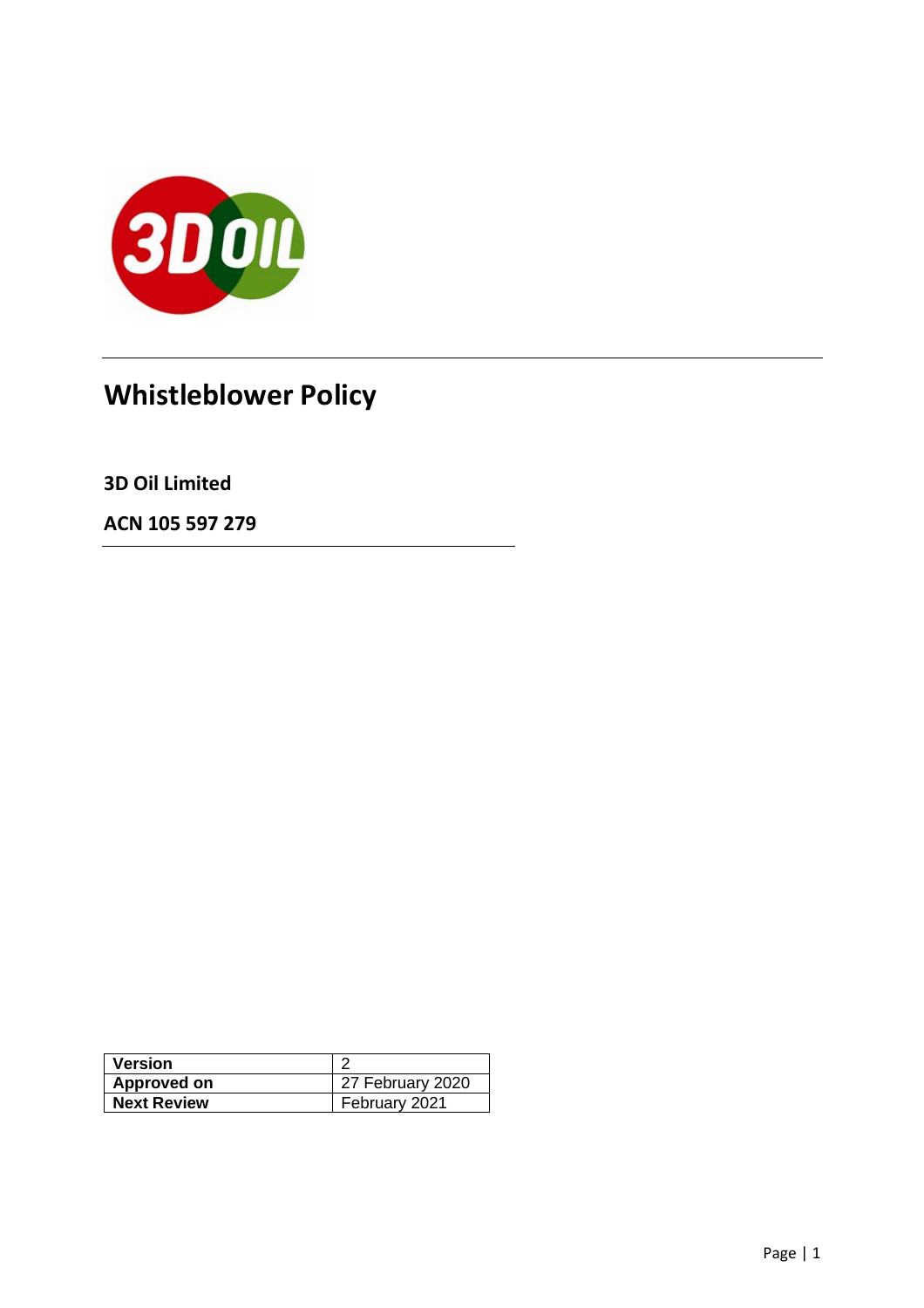#### **1. Purpose**

- 1.1 3D Oil Limited (**TDO** or **Company**) is committed to the highest standards of conduct and ethical behaviour in all of our business activities, and to promoting and supporting a culture of honest and ethical behaviour, corporate compliance and good corporate governance.
- 1.2 This Whistleblower Policy (**Policy**) encourages **'Eligible Whistleblowers**' to disclose improper conduct confidentially, anonymously, and on reasonable grounds without the fear of reprisal or detrimental action.
- 1.3 The Policy details the rights of Eligible Whistleblowers, setting out a summary of the protections that are available to Eligible Whistleblowers who make disclosures under the Whistleblower protection provisions provided in the Corporations Act 2001 (Cth) and the Taxation Administration Act 1953 (Cth) (**Whistleblower Laws**).
- 1.4 Under the Whistleblower Laws, an Eligible Whistleblower will be entitled to certain legal protections if they report a **'Disclosable Matter**' to an **'Eligible Recipient'**, the Australian Securities and Investments Commission (**ASIC**), Australian Prudential Regulation Authority (**APRA**), or the Australian Tax Office (**ATO**).
- 1.5 The Policy defines the meaning of some of those terms below.
- 1.6 The Policy should be read in conjunction with the Company's Code of Conduct.
- 1.7 The Policy is made available to the Company's stakeholders through its website.

# **2. Application**

- 2.1. This Policy applies to all of the Company's people, who include but may not be limited to:
	- (a) all Company officers and employees (former and current);
	- (b) all Company suppliers and contractors (former and current);
	- (c) all Eligible Whistleblowers as defined under this Policy and the Whistleblower Laws; or
	- (d) all Eligible Recipients as defined under this Policy and the Whistleblower Laws.

#### **3. Eligible Whistleblower**

- 3.1. Under the Whistleblower Laws, an 'Eligible Whistleblower' includes an individual who is, or has been, any of the following:
	- (a) a current or former officer or employee, including current and former employees who were employed on a permanent, part-time, fixed term, or temporary basis;
	- (b) current or former suppliers of services or goods to the entity (whether paid or unpaid) including their employees;
	- (c) an associate of the entity; or
	- (d) a relative, dependent or spouse of any of the above individuals.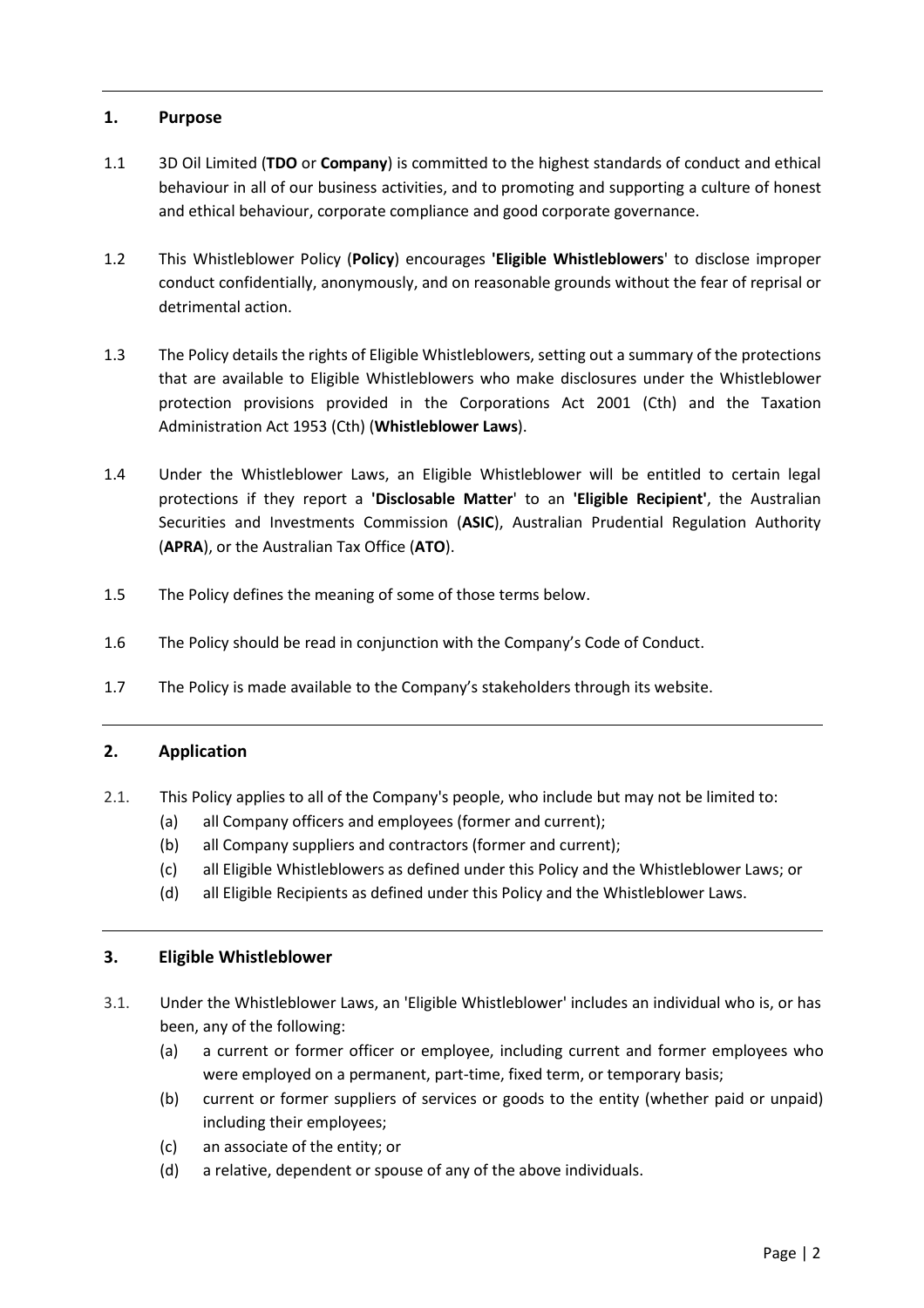# **4. What is a Disclosable Matter?**

- 4.1. Under the Whistleblower Laws a **'Disclosable Matter**' is where there is a disclosure of information by an Eligible Whistleblower, where the Eligible Whistleblower has reasonable grounds to suspect that the information:
	- (a) concerns misconduct (including fraud, negligence, default, breach of trust, and breach of duty), or an improper state of affairs or circumstances, in relation to the Company or a related entity;
	- (b) concerns misconduct, or an improper state of affairs or circumstances, in relation to the tax affairs of the Company or an associate of the Company; or
	- (c) indicates that an officer or employee of the Company or a related entity, has engaged in conduct that:
		- i. constitutes an offence against, or a contravention of, a provision of specified legislation including the Corporations Act 2001 (Cth);
		- ii. constitutes an offence against any other law of the Commonwealth that is punishable by imprisonment for a period of 12 months or more;
		- iii. represents a danger to the public or the financial system; or
		- iv. will warrant a 'Public Interest Disclosure' or an 'Emergency Disclosure' (see definitions below).
- 4.2. Misconduct or an 'improper state of affairs or circumstances' that may amount to examples of Disclosable Matters may include, but are not limited to:
	- (a) dishonest, fraudulent or corrupt activity, including bribery;
	- (b) illegal conduct (such as theft, drug sale or use, violence, harassment or intimidation, criminal damage to property or other breaches of state or federal law);
	- (c) unethical conduct or any conduct which is in breach of the Company's policies (such as dishonestly altering company records or data, adopting questionable accounting practices or wilfully breaching the Company's Code of Conduct or other policies or procedures);
	- (d) conduct which is potentially damaging to the Company, a Company employee or a third party, such as unsafe work practices, environmental damage, health risks or abuse of the Company property or resources;
	- (e) conduct which amounts to an abuse of authority;
	- (f) conduct which may cause financial loss to the Company or damage its reputation or be otherwise detrimental to the Company's interests;
	- (g) conduct that involves harassment, discrimination, victimisation or bullying;
	- (h) conduct that involves any other kind of serious impropriety;
	- (i) auditing non-disclosure or manipulation of any audit processes;
	- (j) information that indicates a significant risk to public safety even if it does not involve a breach of a particular law;
	- (k) information that indicates a significant risk to the stability of, or confidence in, the financial system, even if it does not involve a breach of a particular law; or
	- (l) any deliberate concealment relating to the above.
- 4.3. A Disclosable Matter may include conduct that may not involve a contravention of a particular law.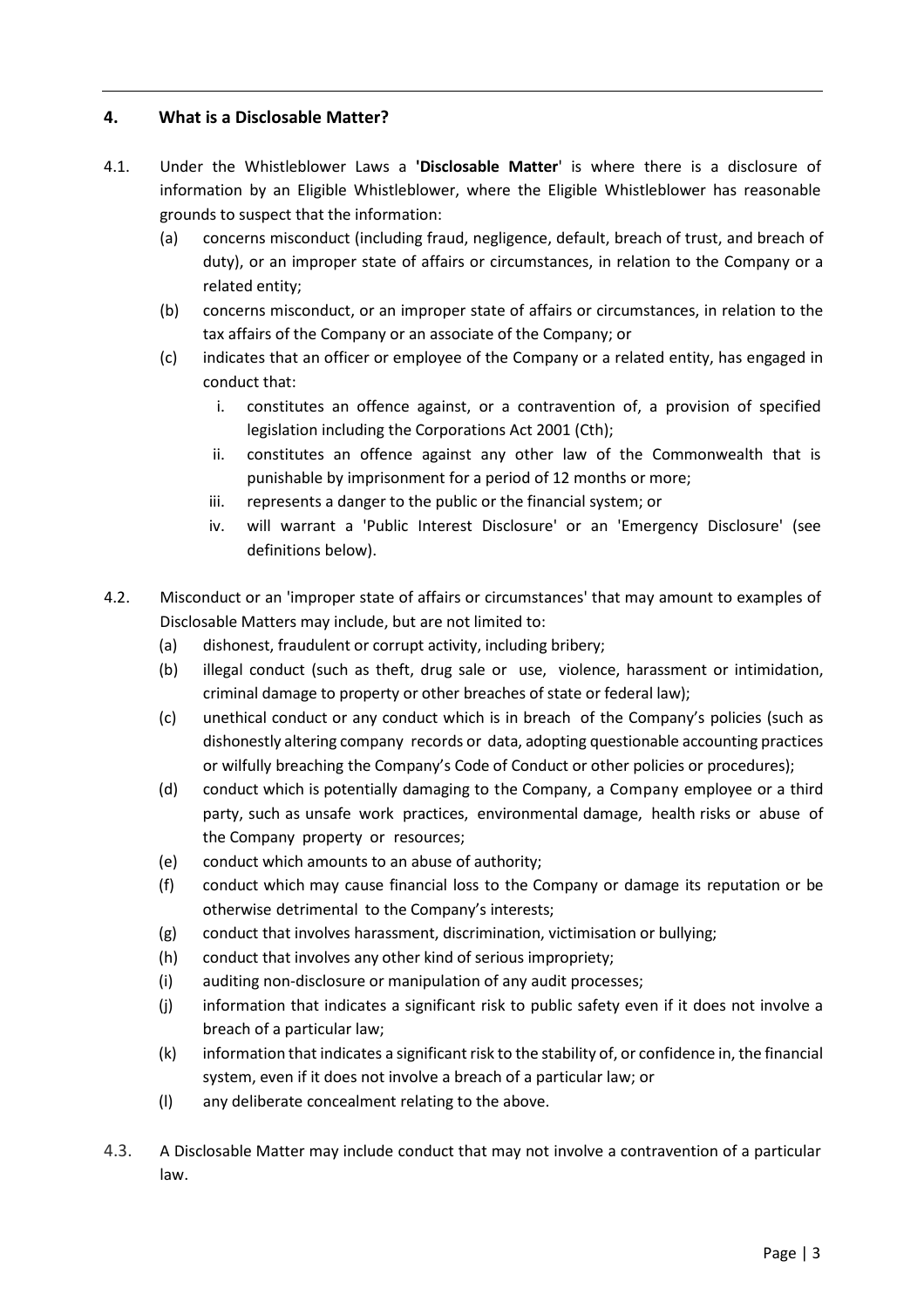4.4. An individual who makes a disclosure may still qualify for protection even if their disclosure turns out to be incorrect, in so far that the disclosure was made in good faith and / or have reasonable grounds.

# **5. What is not Considered a Disclosable Matter?**

- 5.1. A disclosure will not qualify for protection under the Whistleblower Laws if the information disclosed concerns a 'Personal Work- Related Grievance' of the Eligible Whistleblower.
- 5.2. A 'Personal Work-Related Grievance' is a grievance about any matter in relation to the Eligible Whistleblower's employment, or former employment, having (or tending to have) implications for the Eligible Whistleblower personally.
- 5.3. However, the grievance will not be a Personal Work-Related Grievance if it has significant implications for the Company and concerns conduct or alleged conduct referred within the definition of a Disclosable Matter.
- 5.4. Examples of Personal Work-Related Grievances include:
	- (a) interpersonal conflict between the Eligible Whistleblower and another employee;
	- (b) decisions relating to the engagement, transfer or promotion of the Eligible Whistleblower;
	- (c) decisions relating to the terms and conditions of engagement of the Eligible Whistleblower; or
	- (d) decisions to suspend or terminate the engagement of the Eligible Whistleblower, or otherwise to discipline the Eligible Whistleblower.
- 5.5. A Personal Work-Related Grievance may still qualify for protection if:
	- (a) it includes information about misconduct, or information about misconduct which includes or is accompanied by a Personal Work-Related Grievance (mixed report);
	- (b) the Company has breached employment or other laws punishable by imprisonment for a period of 12 months or more, engaged in conduct that represents a danger to the public, or the disclosure relates to information that suggests misconduct beyond the Eligible Whistleblower's personal circumstances;
	- (c) the Eligible Whistleblower suffers from or is threatened with detriment for making a disclosure; or
	- (d) the Eligible Whistleblower seeks legal advice or legal representation about the operation of the Whistleblower protections under the *Corporations Act*.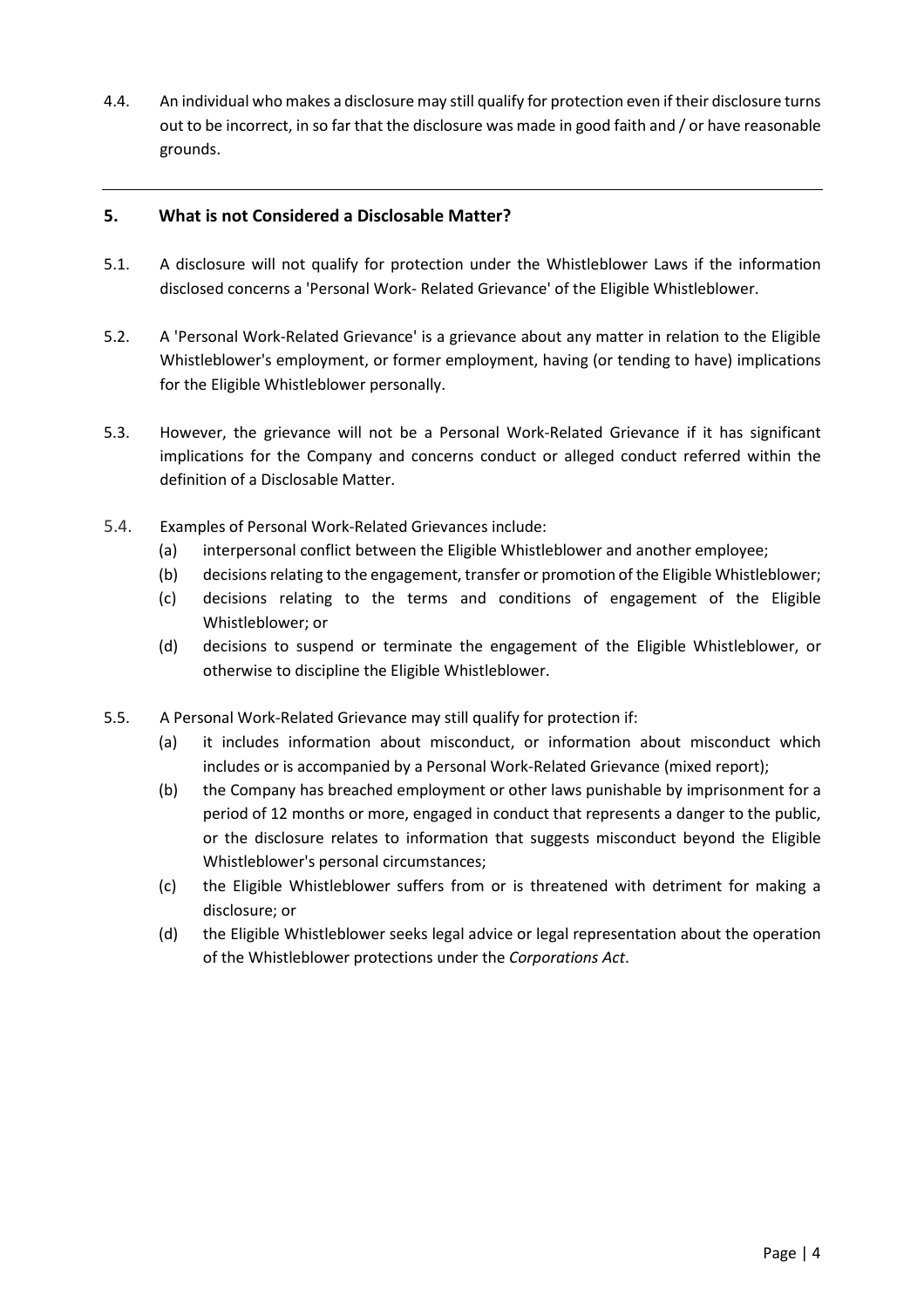#### **6. Who can I make a report to?**

- 6.1. Disclosures of information that may amount to a Disclosable Matter under this Policy and the Whistleblower Laws can be made to an **'Eligible Recipient'**.
- 6.2. A discloser of information must make a disclosure directly to any of the following Eligible Recipients to qualify for protection as an Eligible Whistleblower under the Whistleblower Laws:
	- (a) the Whistleblower Protection Officers (as listed below);
	- (b) an officer or senior manager of the Company;
	- (c) an internal or external auditor, including a member of an audit team conducting an audit, or an actuary of the Company or a related entity; or
	- (d) a legal practitioner.
- 6.3. **NOTE**: Disclosures of information to a legal practitioner for the purposes of obtaining legal advice or legal representation in relation to the operation of the whistleblower provisions in the *Corporations Act 2001 (Cth)* are protected (even in the event that the legal practitioner concludes that the disclosure of information does not relate to a Disclosable Matter).
- 6.4. Disclosures of information may also be made to ASIC, APRA, or the ATO.
- 6.5. The Company recommends that Eligible Whistleblowers who may wish to make a disclosure of information that may amount to a Disclosable Matter, but want to obtain additional information first, contact the Whistleblower Protection Officer for further information.
- 6.6. As per the above, an Eligible Whistleblower may make a disclosure directly to any of the above Eligible Recipients. A disclosure of information can be made by contacting the following Whistleblower Protection Officers:

| Melanie Leydin            | Phone:   | +61 (3) 9650 9866              |
|---------------------------|----------|--------------------------------|
| <b>Company Secretary</b>  | Email:   | mleydin@leydinfreyer.com.au    |
|                           | Address: | Level 18, 41 Exhibition Street |
|                           |          | Melbourne, Victoria 3000       |
| Stefan Ross               | Phone:   | +61 (3) 9650 9866              |
| <b>Company Secretary</b>  | Email:   | sross@leydinfreyer.com.au      |
|                           | Address: | Level 18, 41 Exhibition Street |
|                           |          | Melbourne, Victoria 3000       |
| Noel Newell               | Phone:   | +61 (3) 9650 9866              |
| <b>Executive Chairman</b> | Email:   | nnewell@3doil.com.au           |
|                           | Address: | Level 18, 41 Exhibition Street |
|                           |          | Melbourne, Victoria 3000       |

6.7. A report may be submitted anonymously if the Eligible Whistleblower does not wish to disclose his or her identity to the Whistleblower Protection Officers and all disclosures of information will be treated confidentially.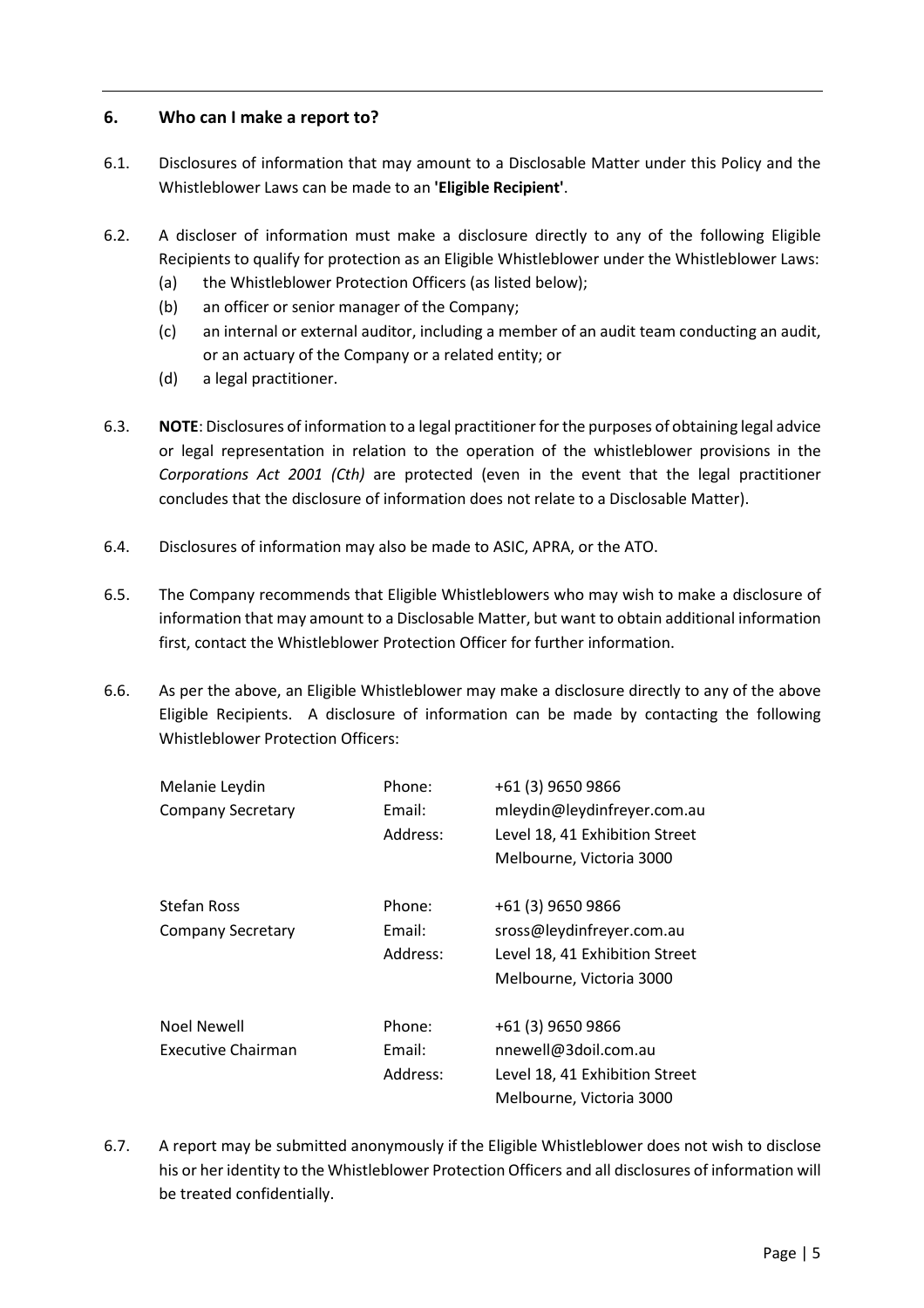6.8. There is no requirement for an Eligible Whistleblower to identify himself or herself to be eligible to receive the protections outlined under the Whistleblower Laws.

# **7. What is a Public Interest Disclosure or an Emergency Disclosure?**

- 7.1 "Public Interest Disclosure" means a disclosure of information to a journalist or a parliamentarian, where:
	- (a) at least 90 days have passed since the discloser made the disclosure to ASIC, APRA or another Commonwealth body prescribed by regulation;
	- (b) the discloser does not have reasonable grounds to believe that action is being, or has been taken, in relation to their disclosure;
	- (c) the discloser has reasonable grounds to believe that making a further disclosure of the information is in the public interest; and
	- (d) before making the public interest disclosure, the discloser has given written notice to the body referred to under 7.1(a) and that includes sufficient information to identify the previous disclosure and states that the discloser intends to make a public interest disclosure.
- 7.2 'Emergency Disclosure'' is the disclosure of information to a journalist or parliamentarian where:
	- (a) the discloser has previously made a disclosure of the information to ASIC, APRA or another Commonwealth body prescribed by regulation;
	- (b) the discloser has reasonable grounds to believe that the information concerns a substantial and imminent danger to the health or safety of one or more persons or to the natural environment;
	- (c) before making the emergency disclosure, the discloser has given written notice to the body referred to under section 7.2(a) of this policy and that said notice includes sufficient information to identify the previous disclosure and states that the discloser intends to make an emergency disclosure; and
	- (d) the extent of the information disclosed in the emergency disclosure is not greater than is necessary to inform the journalist or parliamentarian of the substantial and imminent danger.
- 7.3 An Eligible Whistleblower should consider contacting an independent legal adviser before making a Public Interest Disclosure or an Emergency Disclosure.
- 7.4 A disclosure of information will remain a Disclosable Matter where the Eligible Whistleblower makes a Public Interest Disclosure or an Emergency Disclosure.

#### **8. Investigation of Reportable Conduct**

8.1. The Company will investigate all matters reported under this Policy as soon as possible after the matter has been reported. The Whistleblower Protection Officer may appoint a person to assist in the investigation of a matter raised. Where appropriate, the Company will provide feedback to the whistleblower regarding the investigation's progress and/or outcome (subject to considerations of the privacy of those against whom allegations are made).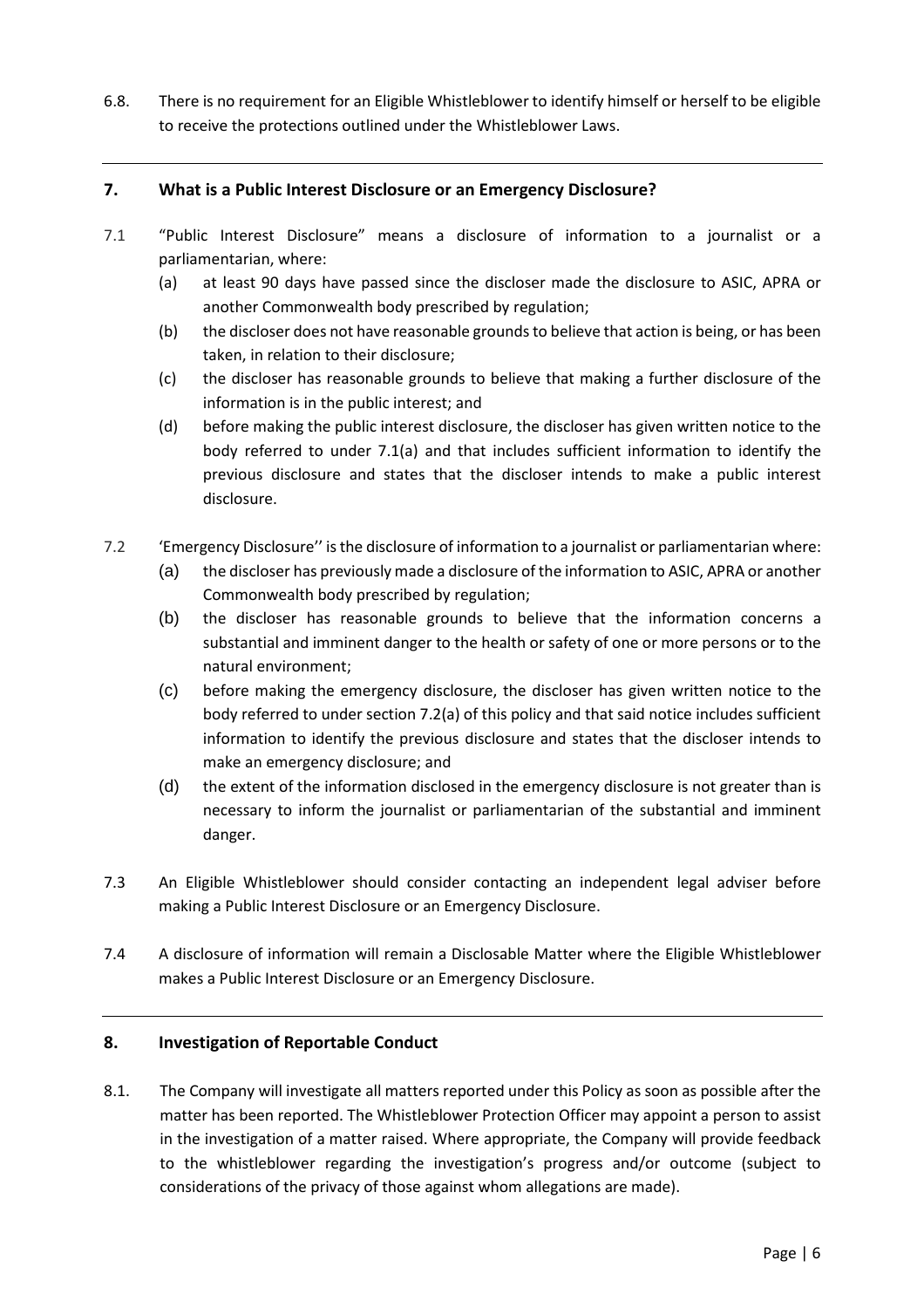8.2. The investigation will be conducted in an objective and fair manner, and otherwise as is reasonable and appropriate having regard to the nature of the Reportable Conduct and the circumstances.

#### **9. Protection of Whistleblowers**

- 9.1. Where an Eligible Whistleblower makes a disclosure of information on reasonable grounds, the Company will act to protect them from any victimisation, adverse reaction or intimidation and ensure they will not be disadvantaged in their employment or engagement with the Company as a result of his or her disclosure.
- 9.2. Eligible Whistleblowers also have specific protections under the Whistleblower Laws, which are outlined below.

#### *A. Identity Protection (Confidentiality)*

- 9.2.1. A person cannot disclose the identity of an Eligible Whistleblower or information that is likely to lead to the identification of the Eligible Whistleblower, unless:
	- (a) it discloses such information to ASIC, APRA or a member of the Australian Federal Police;
	- (b) it discloses such information to a Commonwealth authority, or a State or Territory authority, for the purpose of assisting the authority in the performance of its functions or duties;
	- (c) it discloses such information to a legal practitioner for the purpose of obtaining legal advice or legal representation in relation to the operation of the Whistleblower Laws;
	- (d) the disclosure of that information is made with the consent of the discloser; or
	- (e) it discloses information, but not including the identity of the Eligible Whistleblower, for the purposes of investigating the conduct disclosed (see below).
- 9.2.2. The Company requires that where an officer or employee of the Company receives a Disclosable Matter, that person must not disclose the identity of the Eligible Whistleblower or information that is likely to lead to the identification of the Eligible Whistleblower unless one of the above exceptions applies or it is for the purposes of an investigation (see below).
- 9.2.3. It is unlawful for any person to identify an Eligible Whistleblower or disclose information that is likely to lead to the identification of the Eligible Whistleblower, outside the exceptions listed above.
- 9.2.4. The Company will endeavour to protect the confidentiality of Eligible Whistleblower's identity by adopting the following measures:
	- (a) all personal information or reference to the Eligible Whistleblower witnessing an event will be redacted;
	- (b) the Eligible Whistleblower will be referred to in a gender-neutral context;
	- (c) where possible, the Eligible Whistleblower will be contacted to help identify certain aspects of their disclosure that could inadvertently identify them;
	- (d) disclosures will be handled and investigated by qualified Company staff or external advisors;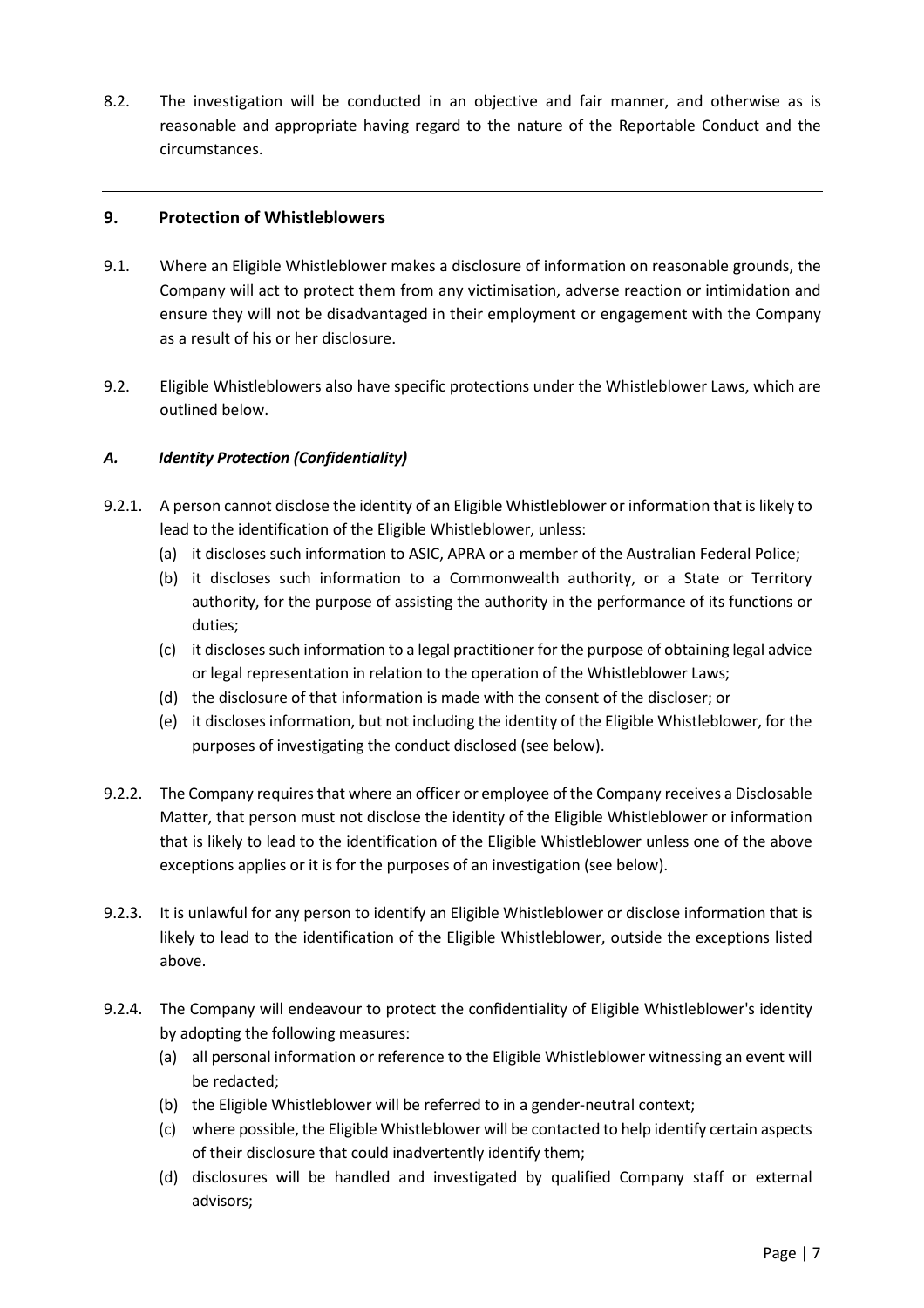- (e) all paper and electronic documents and other materials relating to disclosures will be stored securely;
- (f) access to all information relating to a disclosure will be limited to those directly involved in managing and investigating the disclosure;
- (g) only a restricted number of people who are directly involved in handling and investigating a disclosure will be made aware of a discloser's identity (subject to the discloser's consent) or information that is likely to lead to the identification of the discloser;
- (h) communications and documents relating to the investigation of a disclosure will not be sent to an email address or to a printer that can be accessed by other staff; and
- (i) each person who is involved in handling and investigating a disclosure will be reminded about the confidentiality requirements, including that an unauthorised disclosure of a discloser's identity may be a criminal offence.
- 9.2.5. If an Eligible Whistleblower is concerned about a breach of confidentiality, the Company encourages the Eligible Whistleblower to lodge a complaint with the Company by contacting a Whistleblower Protection Officer.
- 9.2.6. Eligible Whistleblowers may also lodge a complaint with a regulator such as ASIC, APRA or the ATO, for external investigation.

# *B. Protection from Detrimental Acts or Omissions*

- 9.2.7. A person cannot engage in conduct that causes detriment to an Eligible Whistleblower (or another person), in relation to a Disclosable Matter if:
	- (a) the person believes or suspects that the Eligible Whistleblower (or another person) made, may have made, proposes to make, or could make a disclosure that qualifies for protection; and
	- (b) the belief or suspicion is the reason, or part of the reason, for the detrimental conduct.
- 9.2.8. A person cannot make a threat to cause detriment to an Eligible Whistleblower (or another person) in relation to a Disclosable Matter. A threat may be expressed or implied, conditional or unconditional.
- 9.2.9. An Eligible Whistleblower (or another person) who has been threatened in relation to a Disclosable Matter does not have to actually fear that the threat will be carried out.
- 9.2.10. Examples of conduct that is considered detrimental and that are prohibited under the law include, but are not limited to:
	- (a) dismissal of an employee;
	- (b) injury of an employee in his or her employment;
	- (c) alteration of an employee's position or duties to his or her disadvantage;
	- (d) discrimination between an employee and other employees of the same employer;
	- (e) harassment or intimidation of a person;
	- (f) harm or injury to a person, including psychological harm;
	- (g) damage to a person's property;
	- (h) damage to a person's reputation;
	- (i) damage to a person's business or financial position; or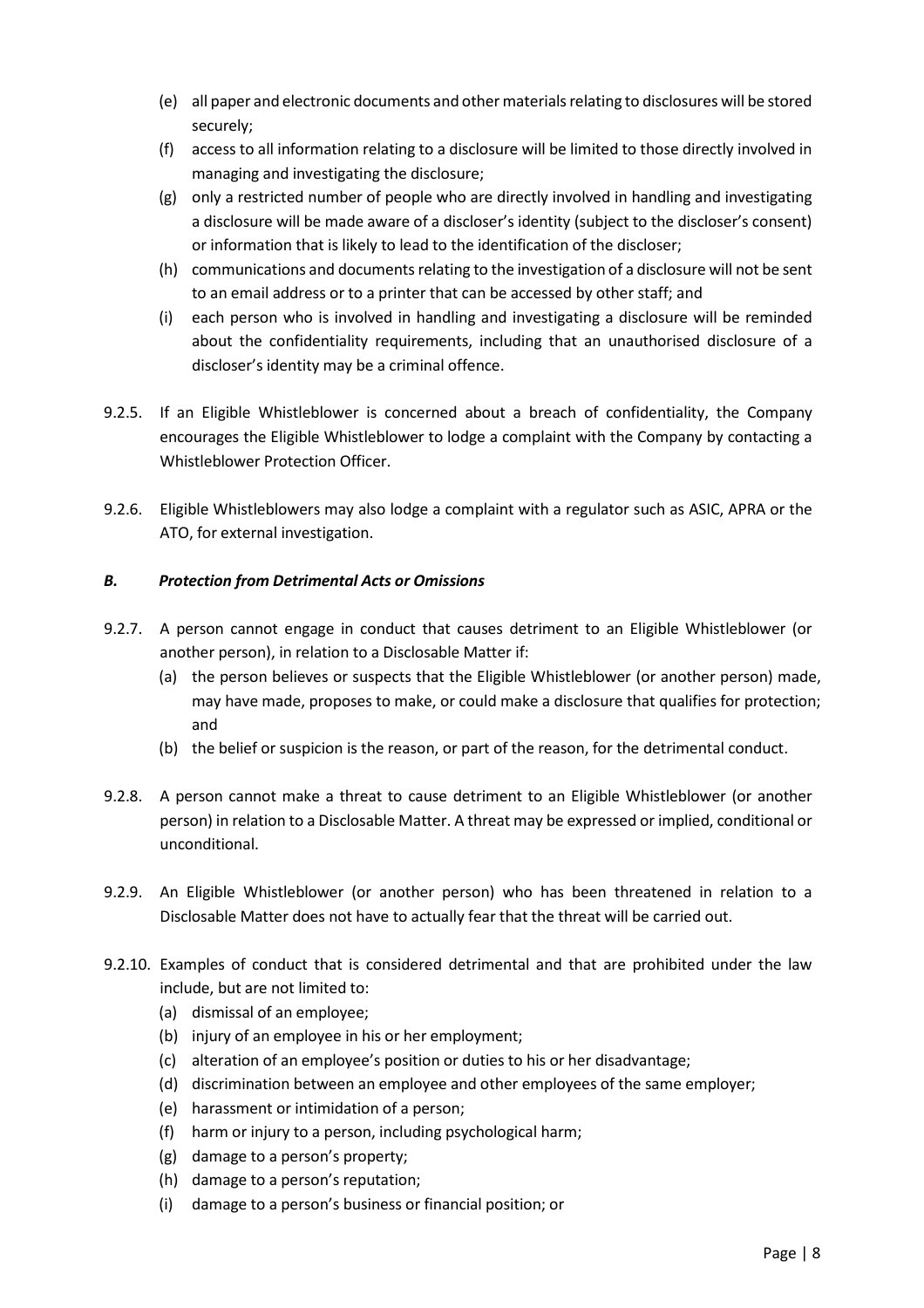- (j) any other damage to a person.
- 9.2.11. Examples of conduct that is not to be considered detrimental include:
	- (a) administrative action that is reasonable for the purpose of protecting an Eligible Whistleblower from detriment (e.g. moving an Eligible Whistleblower who has made a disclosure about their immediate work area to another office to prevent them from detriment);
	- (b) managing an Eligible Whistleblower's unsatisfactory work performance, if the action is in line with the Company's performance management framework.
- 9.2.12. The Company will endeavour to adopt the following measures and mechanism to protect Eligible Whistleblowers from detriment (where applicable):
	- (a) processes for assessing the risk of detriment against an Eligible Whistleblower and other persons (e.g. other staff who might be suspected to have made a disclosure), which will commence as soon as possible after receiving a disclosure;
	- (b) strategies to help an Eligible Whistleblower minimise and manage stress, time or performance impacts, or other challenges resulting from the disclosure or its investigation;
	- (c) processes for ensuring that management are aware of their responsibilities to maintain the confidentiality of a disclosure, address the risks of isolation or harassment, manage conflicts, and ensure fairness when managing the performance of, or taking other management action relating to, an Eligible Whistleblower;
	- (d) procedures on how an Eligible Whistleblower can lodge a complaint if they have suffered detriment, and the actions the Company may take in response to such complaints (e.g. the complaint could be investigated as a separate matter by an officer who is not involved in dealing with disclosures and the investigation findings will be provided to the Board); and
	- (e) interventions for protecting an Eligible Whistleblower if detriment has already occurred e.g. the Company could investigate and addressthe detrimental conduct, such as by taking disciplinary action, or the Company could allow the Eligible Whistleblower to take extended leave.
- 9.2.13. Where an Eligible Whistleblower believes they have suffered detriment, the Company encourages that person to seek independent legal advice or contact a regulatory body such as ASIC, APRA or the ATO.
- 9.2.14. Under the Whistleblower Laws, the Company has a responsibility to protect Eligible Whistleblowers from detriment. The Whistleblower Laws also make it a criminal offence for an individual to threaten an Eligible Whistleblower or cause an Eligible Whistleblower to suffer detriment, and the individual may be required to pay a civil penalty and/or compensation to the Eligible Whistleblower.
- 9.2.15. Where an Eligible Whistleblower is subject to, or concerned about, any victimisation or detriment as referred to the above, the Eligible Whistleblower should draw this negative treatment to the attention of the Whistleblower Protection Officer and the Whistleblower Protection Officer will take action they deem appropriate in the circumstances.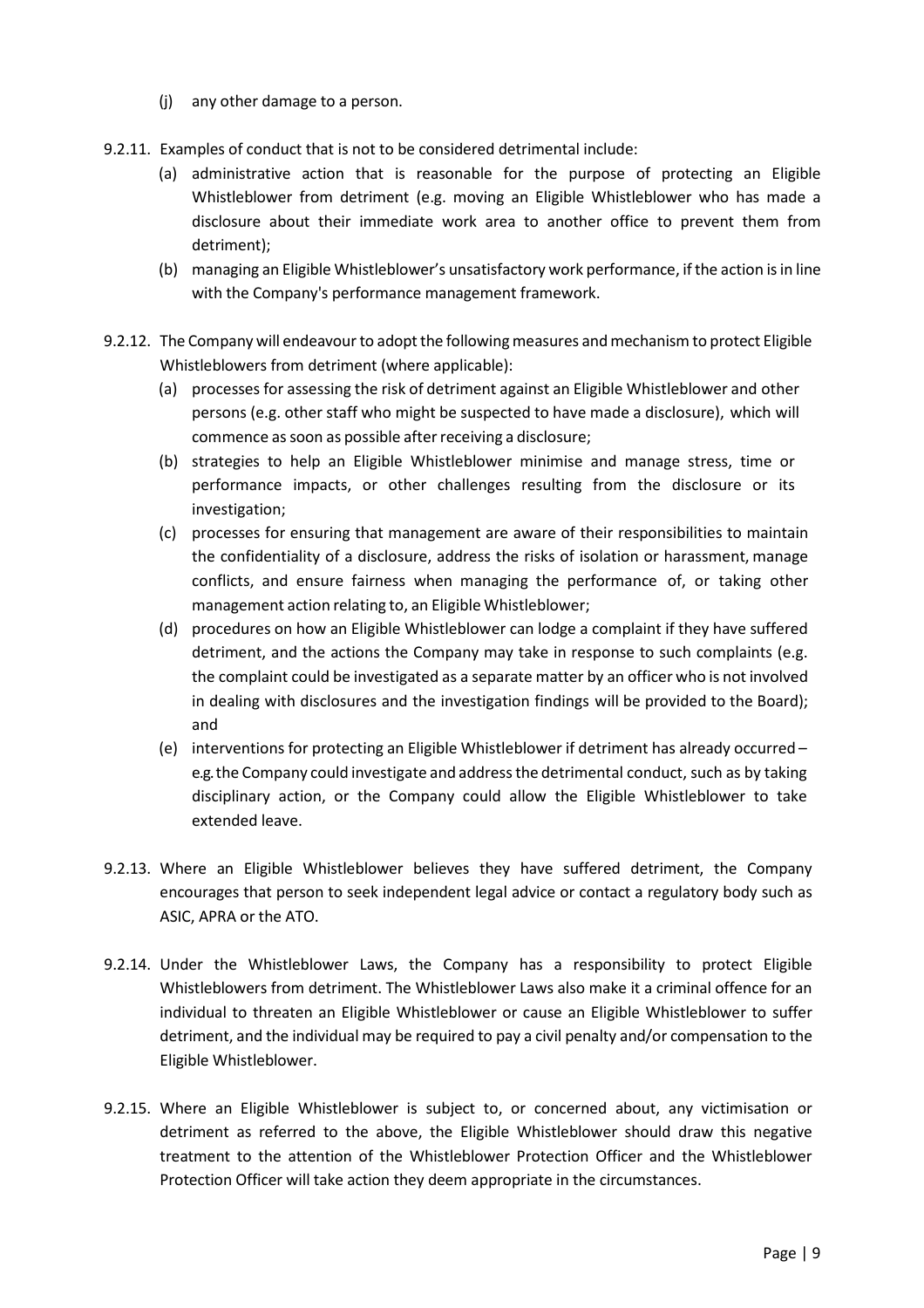# *C. Compensation and Remedies*

- 9.2.16. An Eligible Whistleblower (or any other employee or person) can seek compensation and other remedies through the courts if:
	- (a) they suffer loss, damage or injury because of a disclosure of information; and
	- (b) the Company failed to take reasonable precautions and exercise due diligence to prevent the detrimental conduct.
- 9.2.17. The Company encourages all Eligible Whistleblowers to seek independent legal advice in relation to compensation and other remedies.

# *D. Civil, Criminal and Administrative Liability Protection*

- 9.2.18. An Eligible Whistleblower is protected from any of the following in relation to his or her disclosure, but this does not necessarily mean that he or she will be granted immunity for any misconduct they have engaged in that is revealed in their disclosure:
	- (a) Civil liability (e.g. any legal action against the discloser for breach of an employment contract, duty of confidentiality or another contractual obligation);
	- (b) Criminal liability (e.g. attempted prosecution of the discloser for unlawfully releasing information, or other use of the disclosure against the discloser in a prosecution (other than for making a false disclosure)); and
	- (c) Administrative liability (e.g. disciplinary action for making the disclosure).
- 9.2.19. The protections provided under Part 9 of this Policy do not grant immunity for any misconduct an Eligible Whistleblower has engaged in that is revealed in their disclosure of information.

#### **10. How will Disclosures be investigated by the Company**

#### *A. Handling a disclosure of information*

- 10.1. The Company will consider all disclosures of information relating to improper conduct made under this Policy as soon as possible upon receipt of the disclosure of information by the Eligible Recipient.
- 10.2. The Whistleblower Protection Officer is responsible for determining the management of an investigation into a disclosure of information, and may consider:
	- (a) the nature and scope required for the investigation;
	- (b) the person(s) within and/or outside the Company that should lead the investigation;
	- (c) the nature of any technical, financial or legal advice that may be required to support the investigation; and
	- (d) the timeframe for the investigation.

#### *B. Investigation of a Disclosure of Information*

10.3. The Company will conduct the investigation of a disclosure in a timely and efficient manner, noting that the length of time of any such investigation will take may vary depending on the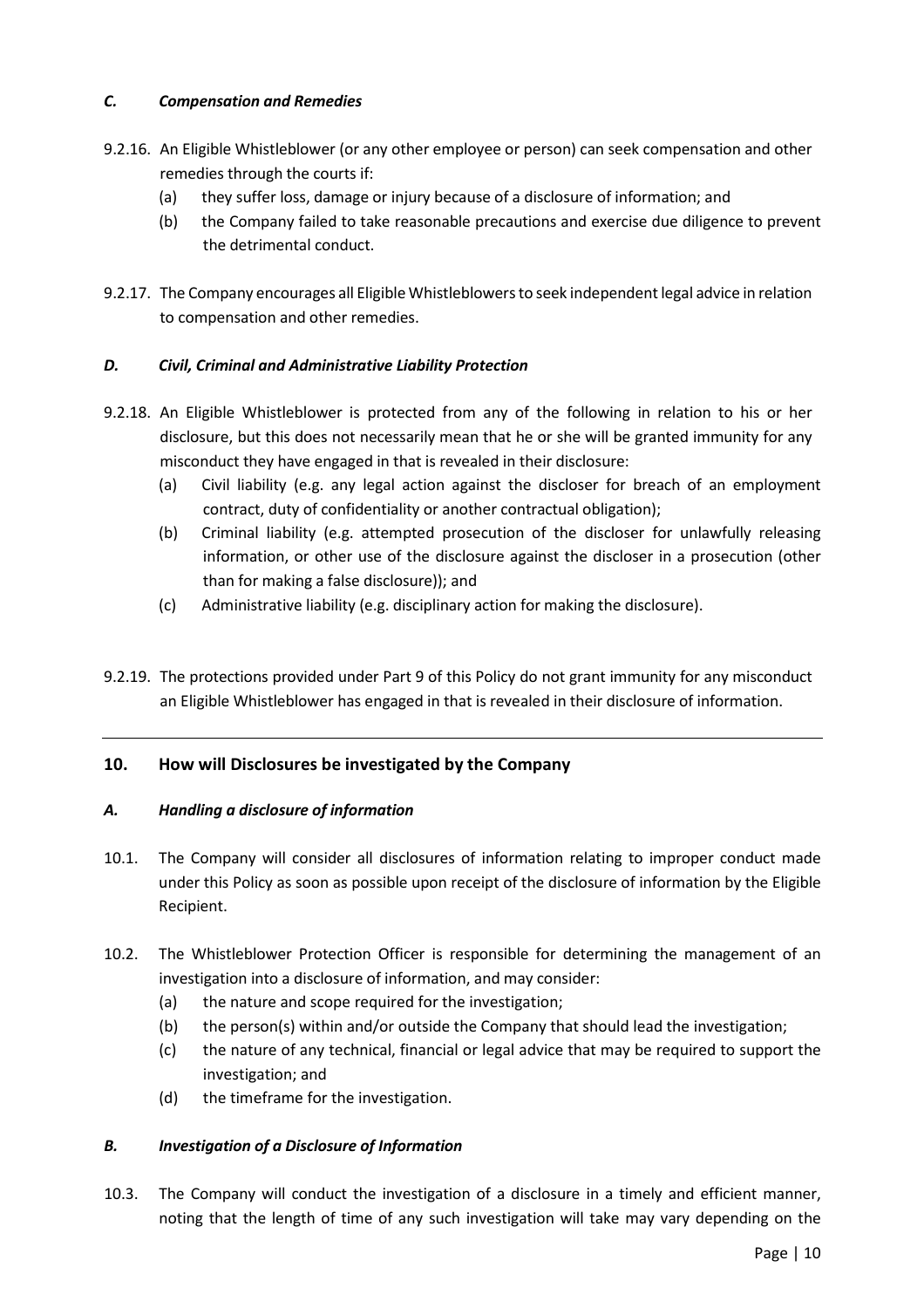nature of the disclosure of information.

- 10.4. The Company will conduct the investigation of a disclosure of information in a thorough, objective and impartial manner.
- 10.5. The Company and the Eligible Recipient receiving a disclosure of information may need to disclose information related to the disclosure to undertake an investigation into the disclosure of information. However, unless the Eligible Whistleblower gives consent otherwise, the Company will conduct the investigation of a disclosure in a confidential manner, that is, the Company cannot disclose information that is likely to lead to the identification of the Eligible Whistleblower as part of its investigation process, unless:
	- (a) the information does not include the Eligible Whistleblower's identity;
	- (b) the Company removes information relating to the Eligible Whistleblower or other information that is likely to lead to the identification of the Eligible Whistleblower (e.g. the Eligible Whistleblower's name, position title and other identifying details); and
	- (c) it is reasonably necessary for investigating the issues raised in the disclosure of information.
- 10.6. Where possible, Eligible Whistleblowers will be provided with regular updates during the various stages of the investigation.

#### *C. Outcome of Investigation and Reporting*

- 10.7. The method for documenting and reporting the findings will depend on the nature of the disclosure, however the Company intends for the report to provide a summary of the facts of the suspected reportable conduct and of the investigation. It will also provide recommendations about whether any accusation made is substantiated or unsubstantiated, whether the matter should be referred to the police, other disciplinary actions that may be required and, if warranted, suggested actions to recover stolen funds or property, and internal control implications.
- 10.8. Whilst the Company intends to provide the Eligible Whistleblower a summary of the outcome of the investigation, there may be circumstances where it may not be appropriate to do so.

#### *D. Fair treatment of Individuals Mentioned in a Disclosure*

- 10.9. The Company will ensure the fair treatment of its employees and other persons who are mentioned in a disclosure that qualifies for protection, including those who are the subject of a disclosure.
- 10.10. The Company will ensure the fair treatment of its employees and other persons by ensuring:
	- (a) disclosures are handled confidentially, when it is practical and appropriate in the circumstances;
	- (b) each disclosure is assessed and will be considered for investigation;
	- (c) the objective of an investigation is to determine whether there is enough evidence to substantiate or refute the matters reported;
	- (d) when an investigation needs to be undertaken, the process will be objective, fair and independent;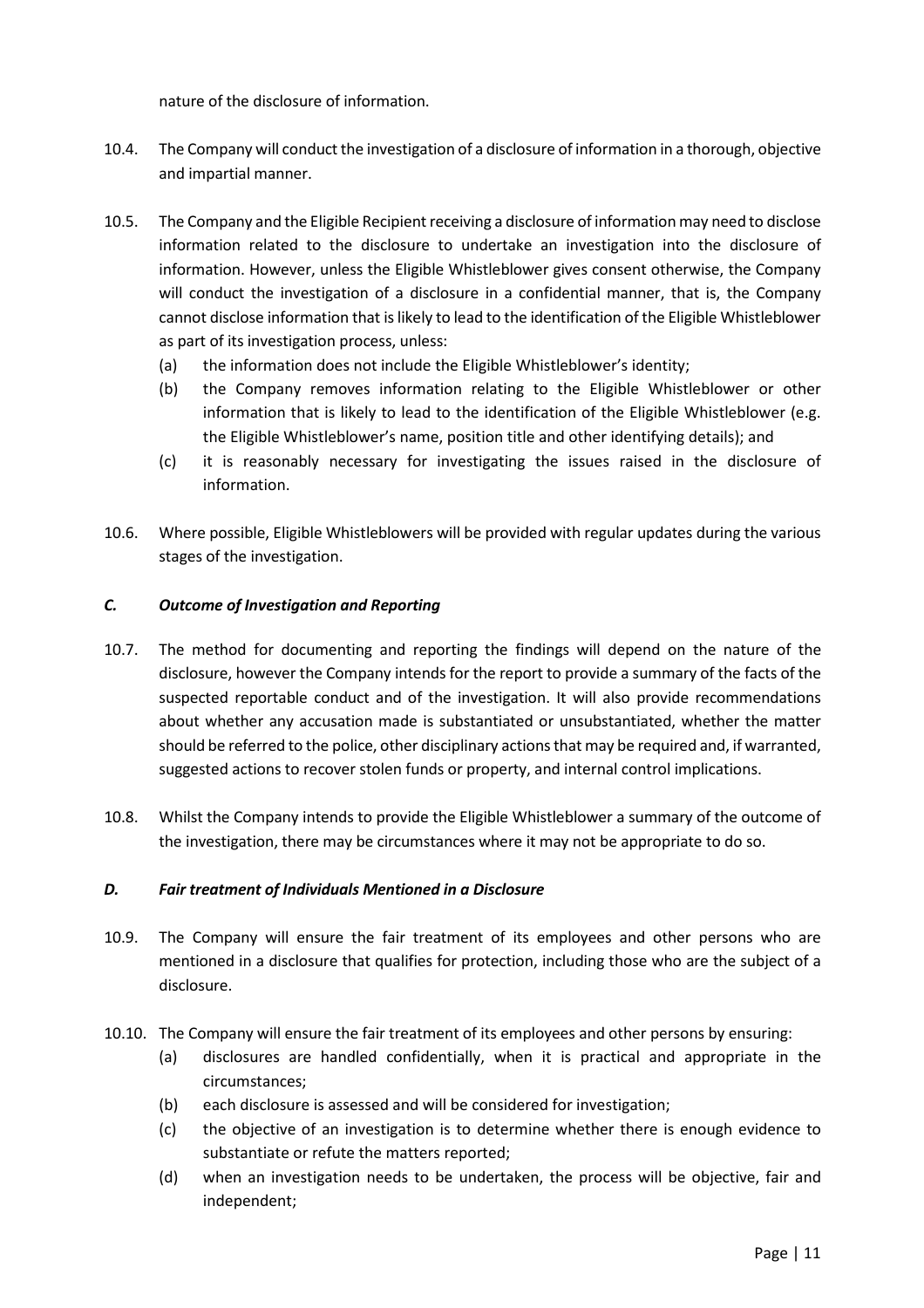- (e) an employee who is the subject of a disclosure will be advised about the subject matter of the disclosure as and when required by principles of natural justice and procedural fairness and prior to any actions being taken—for example, if the disclosure will be the subject of an investigation; and
- (f) an employee who is the subject of a disclosure may contact any support services offered by the Company.

#### **11. Duties in relation to Reportable Conduct**

11.1. It is expected that employees or contractors of the Company who become aware of known, or potential cases of Reportable Conduct will make a report under this Policy or under other applicable policies.

#### **12. Roles and Responsibilities under the Policy**

#### *A. Whistleblower Protection Officer*

- 12.1. The Whistleblower Protection Officer is responsible for the administration of this Policy. The responsibilities also include to:
	- (a) receive all disclosures from Eligible Whistleblowers, management or the independent whistleblower service and acknowledge receipt with the complainant (if possible);
	- (b) appropriately investigate all disclosures in accordance with the Policy and the Whistleblower Laws;
	- (c) ensure that the Company and its officers and employees comply with their obligations under the Whistleblower Laws;
	- (d) not victimise or cause a person to suffer detriment where any person makes or proposes to make a disclosure under this Policy;
	- (e) ensure the principles of natural justice are applied to the respondent(s) of any disclosure and investigation;
	- (f) report all disclosures to the appropriate person as detailed above provided that they and the Whistleblower Protection Officer ensure they comply with their obligations under the Whistleblower Laws in relation to confidentiality of an Eligible Whistleblower's identity;
	- (g) agree appropriate investigation processes and oversee the conduct of an investigation;
	- (h) provide an Investigation report to the Board or as directed by the Chairman;
	- (i) review this Policy in conjunction with the Board.

#### *B. All Officers and Employees*

- 12.2. All Officers and employees must:
	- (a) when making a disclosure under this Policy ensure they have reasonable grounds on which to base the allegation(s); and
	- (b) not victimise or cause a person to suffer detriment where a person makes or proposes to make a disclosure under this Policy.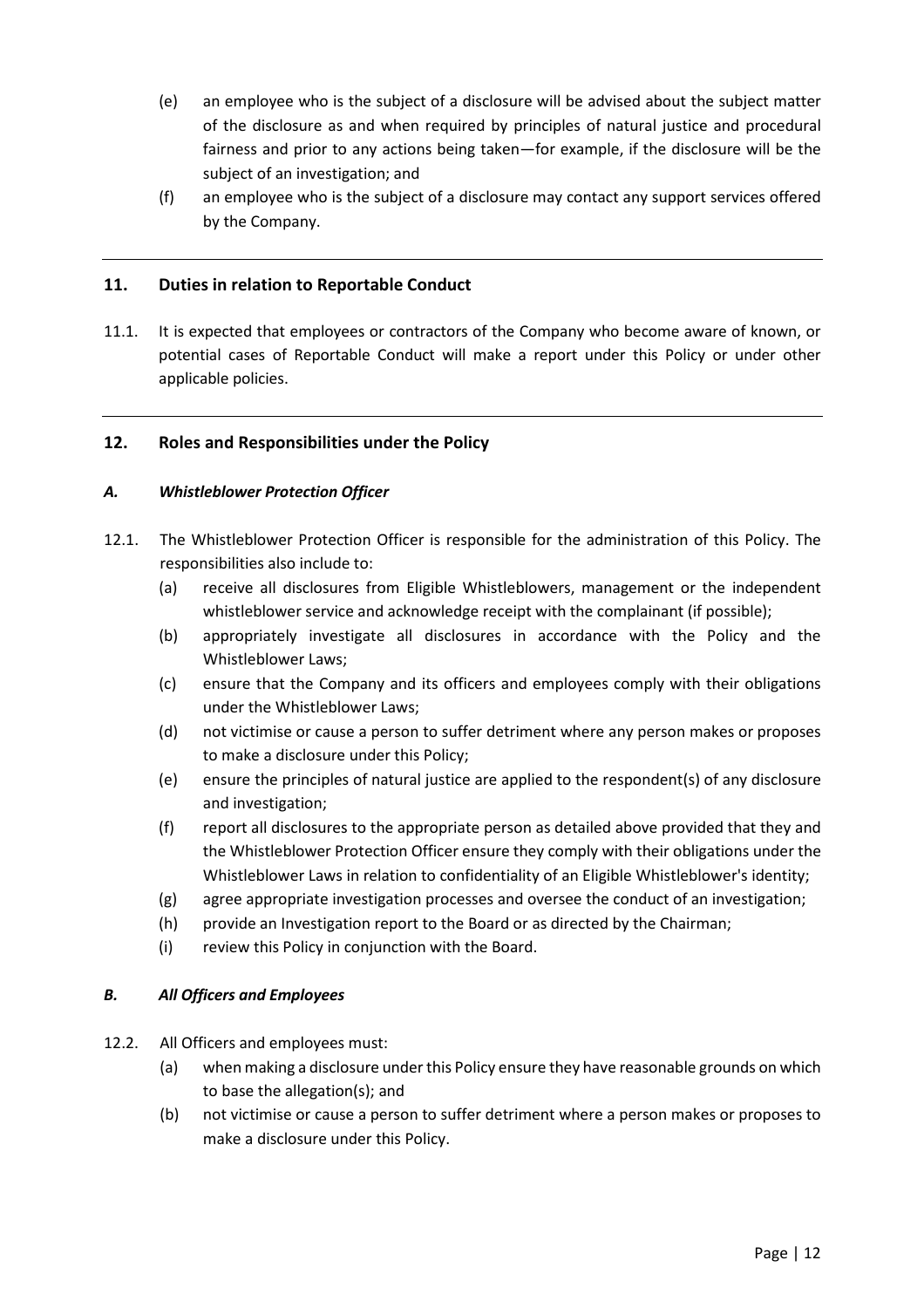#### *C. All Officers and Senior Managers*

- 12.3. Officers, managers and senior management must:
	- (a) ensure the appropriate consideration and confidentiality is applied to all disclosures under this Policy;
	- (b) promptly advise the Whistleblower Protection Officer of any disclosure. If they receive a Disclosable Matter, ensure that they comply with their obligations under the Whistleblower Laws in relation to confidentiality of an Eligible Whistleblower's identity; and
	- (c) not victimise or cause a person to suffer detriment where a person makes or proposes to make a disclosure under this Policy.

#### *D. The Board*

- 12.4. The Board is responsible for:
	- (a) receiving any notification and reports of disclosures as designated under this Policy;
	- (b) determining an appropriate response to the outcome of any investigation including issues involving accounting and auditing matters;
	- (c) taking appropriate corrective action when applicable;
	- (d) undertaking periodic reviews of this Policy;
	- (e) ensuring that the Company and the Company officers and employees comply with their obligations under the Whistleblower Laws; and
	- (f) complying with its obligations under the Whistleblower Laws in relation to the confidentiality of an Eligible Whistleblower's identity.

#### **13. Policy Review**

13.1. This Policy cannot be amended without approval from the Company's Board. This Policy will be reviewed from time to time to ensure that it remains effective and meets best practice standards and the needs of the Company.

#### **14. Further assistance**

14.1. Any questions regarding this Policy should be referred to the Whistleblower Protection Officer in the first instance.

#### **15. Approved and adopted**

15.1. This Policy was approved and adopted by the Board on 27 February 2020.